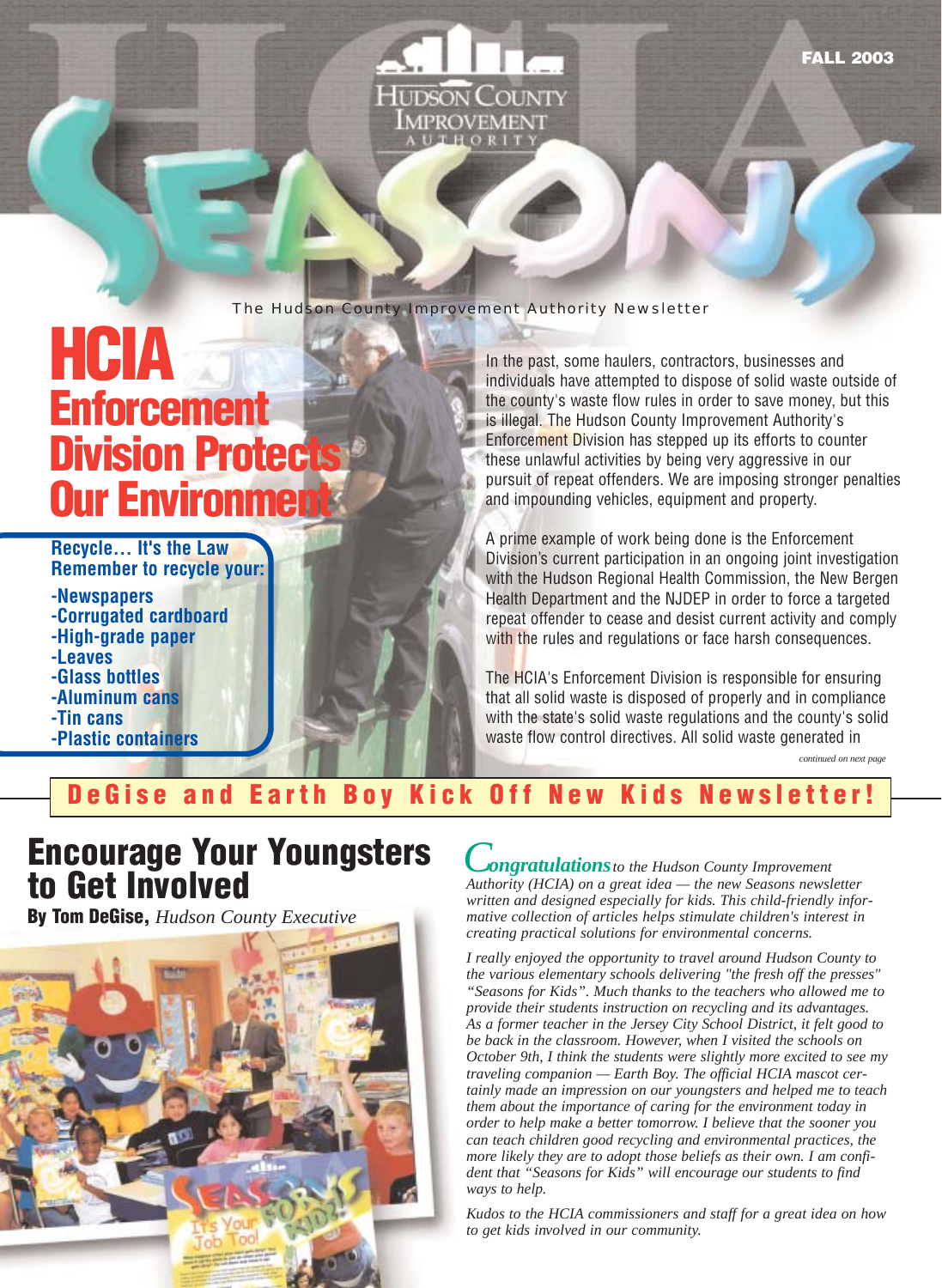## **Chairman's Message**



*By John L. Shinnick HCIA Board Chairman*

### *You Can Make a Difference*

*Can one person really make a difference? The answer is yes especially when it comes to creating a better community and improving the environment. But you are not alone in your effort to make your home and Hudson County a better place. In fact you have the Hudson County Improvement Authority (HCIA) on your side, working with you to improve the environment.* 

*This issue of Seasons focuses on the importance of recycling, proper ways to dispose of hazardous materials and how the HCIA is combating solid waste flow offenders. You'll also read about new transportation and commuting options that will save you time and money while cutting down on pollution.*

*These are just a few of the many ways you can help improve your environment. But you've already taken the first step — by reading this newsletter; you've already shown that you care and that you are committed to making a difference. I'm sure that we will continue to build upon this foundation to make Hudson County a better place.* 

#### **HCIA Enforcement Division** *...continued from page 1*

Hudson County must be delivered to the facilities designated in the Hudson County Solid Waste Management Plan.

The Hudson County Improvement Authority was created in accordance with the provisions of the New Jersey Solid Waste Management Act of 1975. The agency exercises essential governmental functions for the public health, benefit and welfare of

the citizens of the County. In 1985, the Hudson County Board of Chosen Freeholders designated the HCIA as the sole agency responsible for the implementation of the Hudson County District Solid Waste Management Plan. The HCIA was also designated to plan, acquire, construct, maintain, and operate facilities for the processing and disposal of County solid waste and/or the recovery of recyclable materials.

This year, after a comprehensive review and restructuring of the zone coverage, the Enforcement Division was expanded to assist the needs of the municipalities and their residents. Each day, the HCIA's staff of 21 enforcement officers document and photograph containers and vehicles that store solid waste located in Hudson County. The enforcement officers are also responsible for documenting the removal date. "Not only do enforcement officers patrol the county during the daytime hours, but we are currently setting up a pilot program for the evening hours," said Norman M. Guerra, HCIA Executive Director.

"We cross-reference thousands of documents each month to verify waste flow compliance by haulers and contractors doing business in Hudson County. If they fail to respond, the HCIA issues complaints with fines ranging in the thousands of dollars," stated Michael A. Holloway, Director of Solid Waste Enforcement.

Part of the documentation process includes the inspection of the NJDEP decals, which are required for the transportation and disposal of solid waste in New Jersey and must be affixed to each vehicle. "If our officers find a container without a NJDEP decal, a complaint is filed with the Superior Court of New Jersey," Holloway said.

With the support of County Executive

Thomas A. DeGise, the Board of Chosen Freeholders and the HCIA Board of Commissioners, the HCIA's Enforcement Division is out there every day saving resident's tax dollars, and most importantly, protecting the environment for our children.



# Not in My Backvar

Often, people think that simply dumping a couple of paint cans or a tire in a vacant lot won't make a difference in waste management, but it truly does. In fact, this is referred to as illegal dumping and it is against the law.

In Hudson County, these violations usually occur when individuals, haulers or independent contractors try to save the \$800 to \$1,000 it would cost them to obtain a waste container. While they may save money, the town and the county incur the unexpected expense of cleaning the site and disposing of the waste properly. Towns are forced to pass these costs on to their residents in increased taxes.

"People who illegally dump solid waste cost you, your municipality and Hudson County a lot of money," said John L. Shinnick, HCIA Chairman.

The HCIA Enforcement Division, in conjunction with the Hudson Regional Health Commission and the New Jersey Department of Environmental Protection (NJDEP), is directed to vigorously track down these offenders. This includes the coordination of investigations and taking full legal recourse, including impounding a violator's vehicle and/or equipment and imposing fines of up to \$50,000.

"Many violators drive their trucks filled with solid waste at night looking for the perfect place to dump," said Norman M. Guerra, HCIA Executive Director. "They search for dark lots, sites under bridges or other areas where they expect no one to see them."

Fortunately, the HCIA Enforcement Division keeps a watchful eye to control all dumping activities. You can help by reporting any illegal dumping to Michael A. Holloway, Director of Solid Waste Enforcement at 201- 795-4555 x 211.

Remember to do your part as well. If you are renovating your home or apartment, obtain the services of a certified waste disposal company that is approved by the NJDEP. To check visit www.nj.gov/dep/dshw/swr/ or call the number shown above. That way you can ensure your waste is disposed of properly.





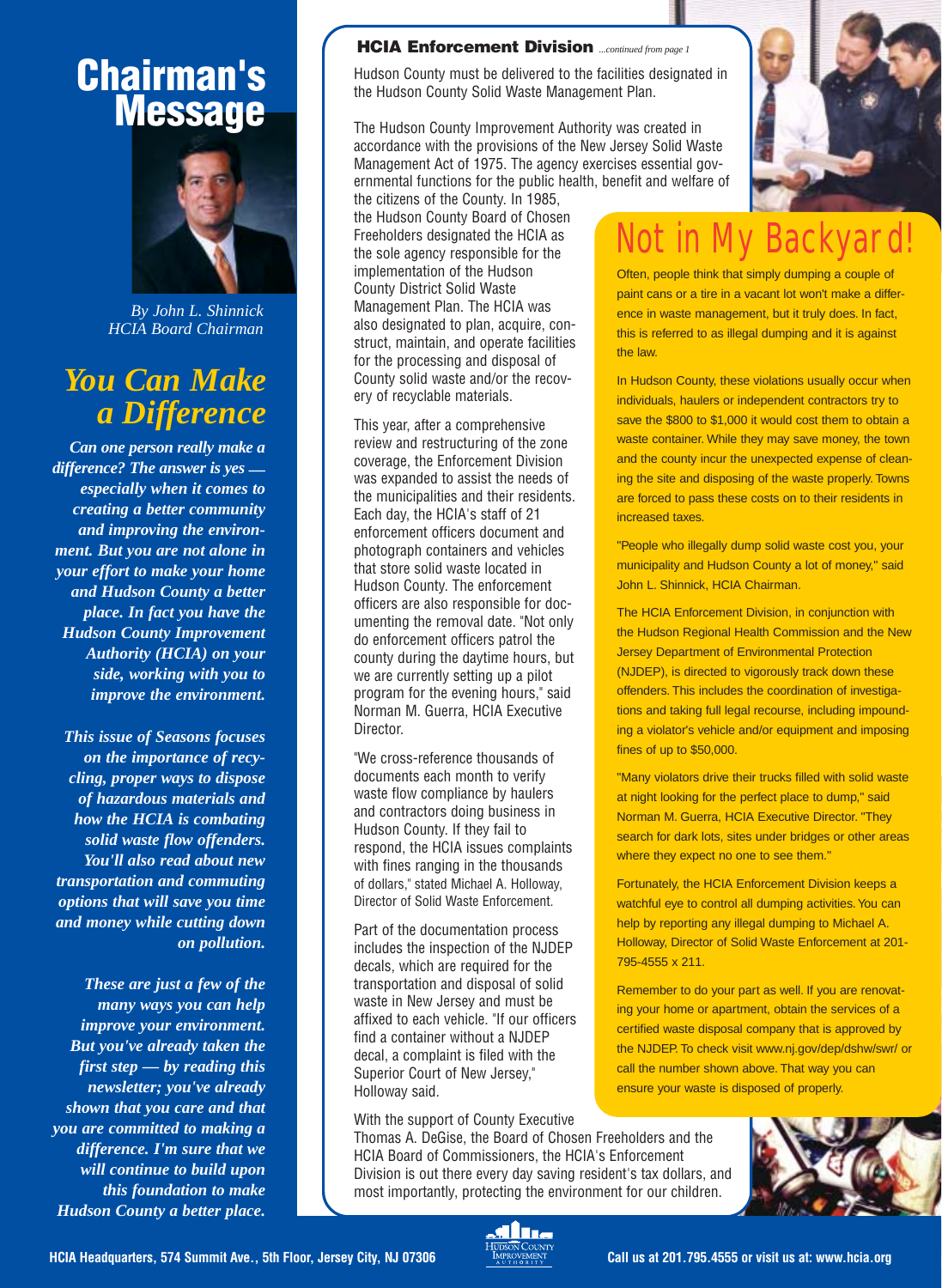

# **Taking a Bite out of Pollution**

One of the biggest contributors to air pollution is cars. While you probably rely heavily on your car to take you to and from work, participating in carpools/vanpools and using public transportation can cut down on fumes released into the air.

For this reason, the HCIA offers professional transportation management through the Hudson Transportation Management Association (TMA). The Hudson TMA is one of only eight, New

Jersey Department of Transportation, publicly funded TMAs in New Jersey.

The Hudson TMA is committed to providing a one-stop transportation resource center for the businesses and residents of Hudson County. Among its many responsibilities, the TMA provides technical assistance to businesses relocating to Hudson County and setting up commuting programs for their employees. Some of the many corporate services the TMA

provides includes information regarding TransitChek, NJ Transit's Vanpool Subsidy Program, a Ridepro Program and many other services.

The professionals at the Hudson TMA have been involved with the implementation of the Hudson Bergen Light Rail Transit System, which will ultimately service five Hudson communities along the waterfront, in addition to helping implement and promote new ferry and bus services.

The next time you decide to take a ride, consider hopping on board one of our ferry services, buses, PATH trains or Light Rail for a relaxing and easy ride to your destination.

For more information regarding any of our services, please contact the Hudson TMA at 201-339-0078 or e-mail us at Traffic@Hudsontma.org.

## **America Recycles Day**



Celebrate America Recycles Day on November 15 by pledging to increase recycling efforts. In Hudson County students will join in by participating in the HCIA's Second Annual Crayon Recycling Contest.

Did you know that it takes many years for crayons to biodegrade?

Our youth will help improve this situation by depositing their old and broken crayons in containers available in elementary schools throughout Hudson County from November 10th through December 19th. The HCIA will have the used crayons recycled into new, crazy-colored ones.

Last year, kids in 31 Hudson County schools collected nearly 1,600 pounds of crayons. Remind your children to start collecting old crayons now to get into the spirit of America Recycles Day. It's a great way to get involved and help make Hudson County a better place.

# **Household Hazardous Waste**

Did you know that your home has hazardous waste? It certainly does, and it is very important that you dispose of these items properly. For example, did you know you are not supposed to throw away old batteries, paint, solvents and antifreeze? These things can be very harmful to the environment and your health. Each fall and spring, the HCIA hosts Household Hazardous Waste Disposal Days. This past October 11 and 19, residents dropped off their hazardous waste at collection sites in Jersey City, Kearny, Bayonne and Secaucus. The days were a big success and helped to keep Hudson County free from hazardous waste.

Spring 2004 Household Hazardous Waste Days will occur on May 8 in Jersey City and Kearny and May 16 in Bayonne and North Bergen.

For your convenience, used motor oil, oil filter and antifreeze containers are located in each Hudson County municipality year round. For location and hours of operation, please call your local Department of Works or the HCIA's Environmental hotline at 800-540-0987 for locations and hours of operation.



HCIA Chairman John Shinnick (left) and Secaucus Mayor Dennis Elwell join HCIA staff at the Secaucus Household Hazardous Waste collection site.